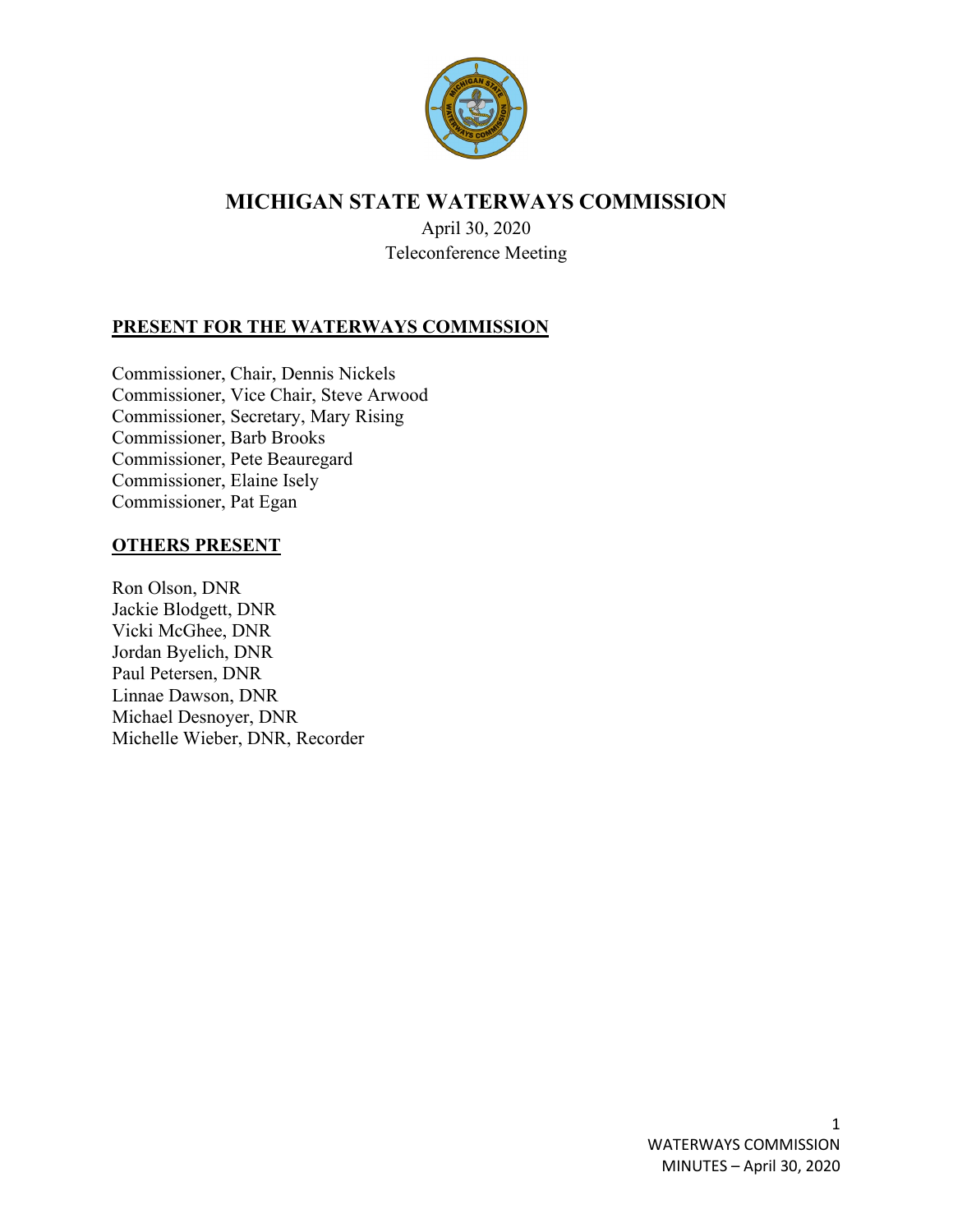

#### **MINUTES MICHIGAN STATE WATERWAYS COMMISSION**

### **OPENING COMMENTS**

Chair, Dennis Nickels called the meeting to order at 9:07 a.m., April 20, 2020. Due to the COVID-19 pandemic, this meeting was held virtually. The meeting was started with reciting the Pledge of Allegiance.

#### **PUBLIC APPEARANCE**

**Appearances:** There were no public appearances.

#### **ACTION ITEMS**

**MOTION:** Chair, Dennis Nickels asked for a motion for approval of the minutes from the February 7, 2020 Michigan State Waterways Commission meeting. The motion was put into place by Commissioner Steve Arwood and was seconded by Commissioner Mary Rising. Motion carried unanimously, 7-0.

## **INFORMATIONAL BUSINESS**

Jordan Byelich provided a Waterways Facilities Assessment update. The update included a review of the public webinars held and the results of the survey offered to those who participated in one of the two webinars. The assessment, webinar presentation, and a recording of the webinar held on April 9 can be reviewed by visiting www.michigan.gov/dnrwaterways.

#### **GENERAL UPDATES**

Ron Olson informed the Commissioners of actions being taken and impacts on the Department due to the COVID-19 crisis. Other topics included the Executive Orders, 2020-3, which temporarily restricts discretionary spending by state departments and agencies, and Executive Order 2020-4, which temporarily suspends hiring, creating new positions, filling vacant positions. Both Executive Orders, as well as high-water issues have impacted waterways operations and projects.